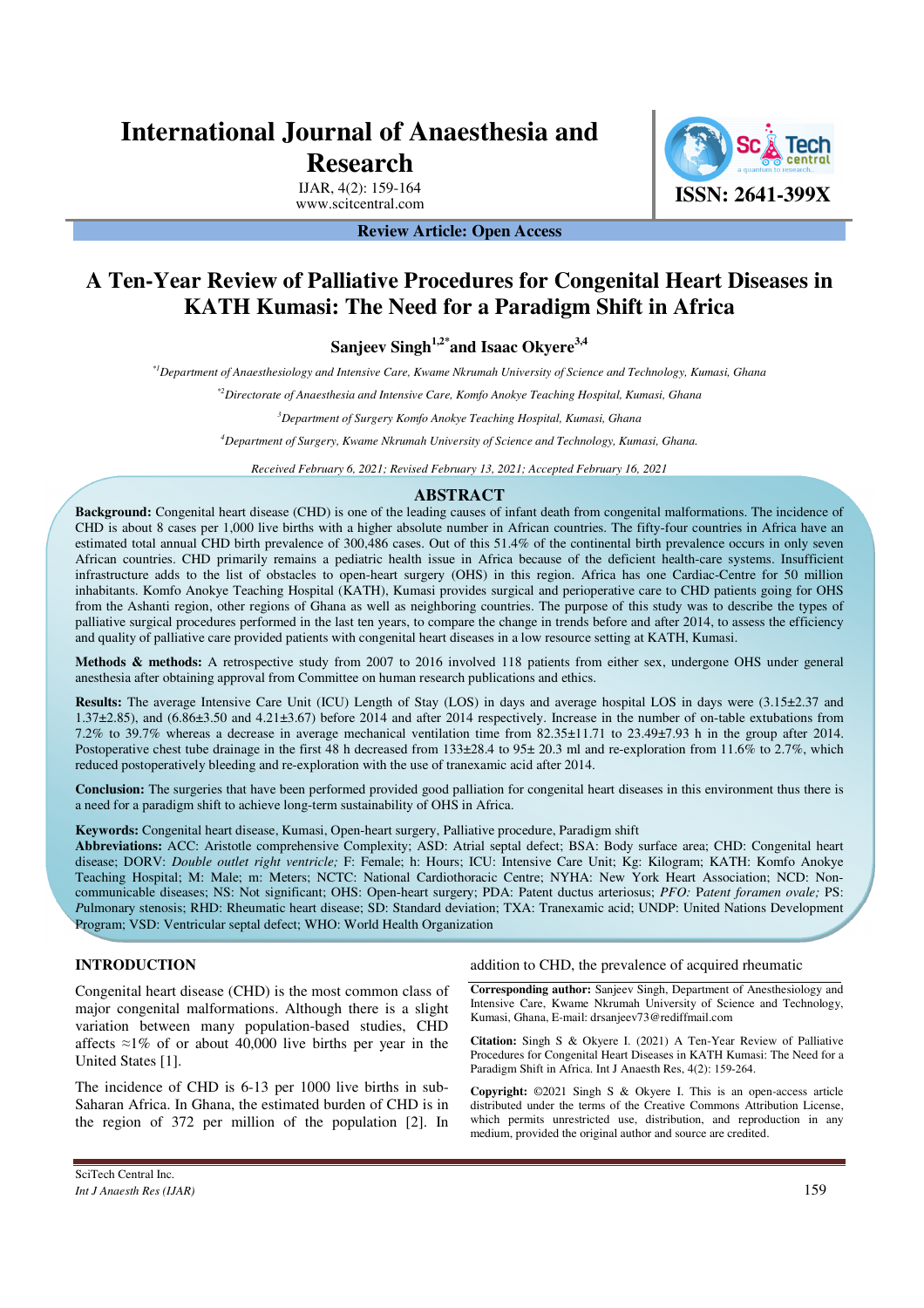heart disease (RHD) is also high in Africa and Asia. It ranges from 2.7 to 20/1,000 population. According to the World Health Organization (WHO), in developing countries, RHD attacks more than four million people and causes about 90,000 deaths per year [3], which is quite different from the developed world. During the next 20-40 years, low- middleincome countries will be confronted with the persistence of RHD [4]. We know from the current United Nations Development Program (UNDP) data that roughly 70 million children may die before reaching their 5<sup>th</sup> birthday and most will be from sub-Saharan Africa [5]. These together cause a problem even more complex and bigger in Africa.

There has been a 50% global decrease in the incidence of preventable deaths of children since 1990. However, the mortality from non-communicable diseases (NCD) such as CHD has not changed. Of the estimated 1.3 million children born with CHD annually, over 90% do not have access to cardiac care [5]. The high fertility rate in much of sub-Saharan Africa leads to a disproportionate number of children born with CHD in this part of the world [2]. Many such children have no geographical or financial access to medical and surgical treatment.

Only three West-African countries have regular open-heart surgery activity, including centers in Ghana (National Cardiothoracic Center -Accra), Senegal (*Centre* Cardio*-*Pédiatrique *Cuomo- Dakar)* and Cote d'Ivoire (*Heart Institute* -*Abidjan)*. The average number of operations performed in these three countries is insignificant, faced with the yearly number of cardiovascular patients in West-African countries [1]. Insufficient infrastructure adds to the list of obstacles to open-heart surgery (OHS) in this region. The United States of America (USA) and Europe have one OHS centre per 150 thousand and one million inhabitants, but Africa has one Centre for 50 million inhabitants [7]. Ghana is one of the few low-to-middle-income countries in West Africa that has one officially accredited tertiary center that is the National Cardiothoracic Centre (NCTC) in Accra. Currently, the Komfo Anokye Teaching Hospital (KATH), Kumasi consistently sustains a cardiothoracic program for more than one decade and slowly building towards its independent centre. The Ashanti Region is the third large administrative region in Ghana with a population of more than 2 million [8]. KATH provides surgical and perioperative care to patients with CHD going for OHS. Our efforts have primarily focused on the selection of simple cases in which a life expectancy of less than 1-2 years without corrective surgery. Expectedly, practicing cardiothoracic surgery in such a resource-poor setting has peculiar challenges. Despite challenges, human and economic we sustained our OHS programme. We accepted challenges and promise to continue our services in OHS to develop KATH as a new cardiothoracic centre in Ghana. The purpose of this study was to describe the types of surgeries performed in the last ten years, to compare the change in trends before and after 2014, to assess the efficiency and quality of care provided by

the cardiac anesthesiologist in the delivery of care in a low resource setting. This review also discusses how low-middle income countries in Africa with limited resources continue their OHS programme. This needs a paradigm shift to achieve long-term goals.

#### **METHODS**

This study was performed through a retrospective chart review of 118 cases out of 121 cardiac surgeries performed from 2007-2016. Patients with insufficient data were excluded from the relevant analysis (in one case the intraoperative record was missing, and three patients' postoperative records were missing). Institutional approval for the study was obtained from the Komfo Anokye Teaching Hospital (KATH) Committee on human research publications and ethics. KATH is the second-largest teaching hospital in Ghana and the only tertiary institution in the Ashanti region with 1264 beds. (KATH Annual Report, 2019). This study describes the types of surgeries performed in the last ten years, to compare the change in trends before and after 2014, to assess the efficiency and quality of care provided by the cardiac anesthesiologist in the delivery of this care in a low resource setting in Ghana at KATH Kumasi.

#### **RESULTS**

A comprehensive demographic profile of the study population is shown in **Table 1**. All the demographic profiles in the group before 2014 and after 2014 were comparable. As patients' average age, weight, body surface area was 5.61 ± 1.05 and  $5.69 \pm 1.01$  years,  $16.38 \pm 0.65$  and  $17.46 \pm 0.69$  Kg, and  $0.57\pm 0.11$  and  $0.59 \pm 0.15$  m<sup>2</sup>, whereas the male to female ratio before and after 2014 was 1:1.8 and 1:1.5 respectively (p>0.05).

**Table 1.** Distribution of patient's demographic profile.

|                                   | $Mean \pm SEM$               |                               |           |  |
|-----------------------------------|------------------------------|-------------------------------|-----------|--|
| <b>Parameter</b>                  | Before 2014<br>$(n=51)$      | <b>After 2014</b><br>$(n=67)$ | p-Value   |  |
| Average<br>Patient Age<br>(years) | $5.61 \pm 1.05$              | $5.69 \pm 1.01$               | <b>NS</b> |  |
| Average<br>Patient<br>Weight (kg) | $16.38 \pm 0.65$             | $17.46 \pm 0.69$              | <b>NS</b> |  |
| $BSA(m^2)$                        | $0.57 \pm 0.11$              | $0.59 \pm 0.15$               | <b>NS</b> |  |
| Sex M: F                          | 1:1.8<br>$(34.9\% : 65.1\%)$ | 1:1.5<br>$(38.6\% : 61.4\%)$  | <b>NS</b> |  |

*Data are presented as means ± Standard Error of the Mean (SEM), Kg-Kilogram, Body surface area-BSA, F- Female, m-*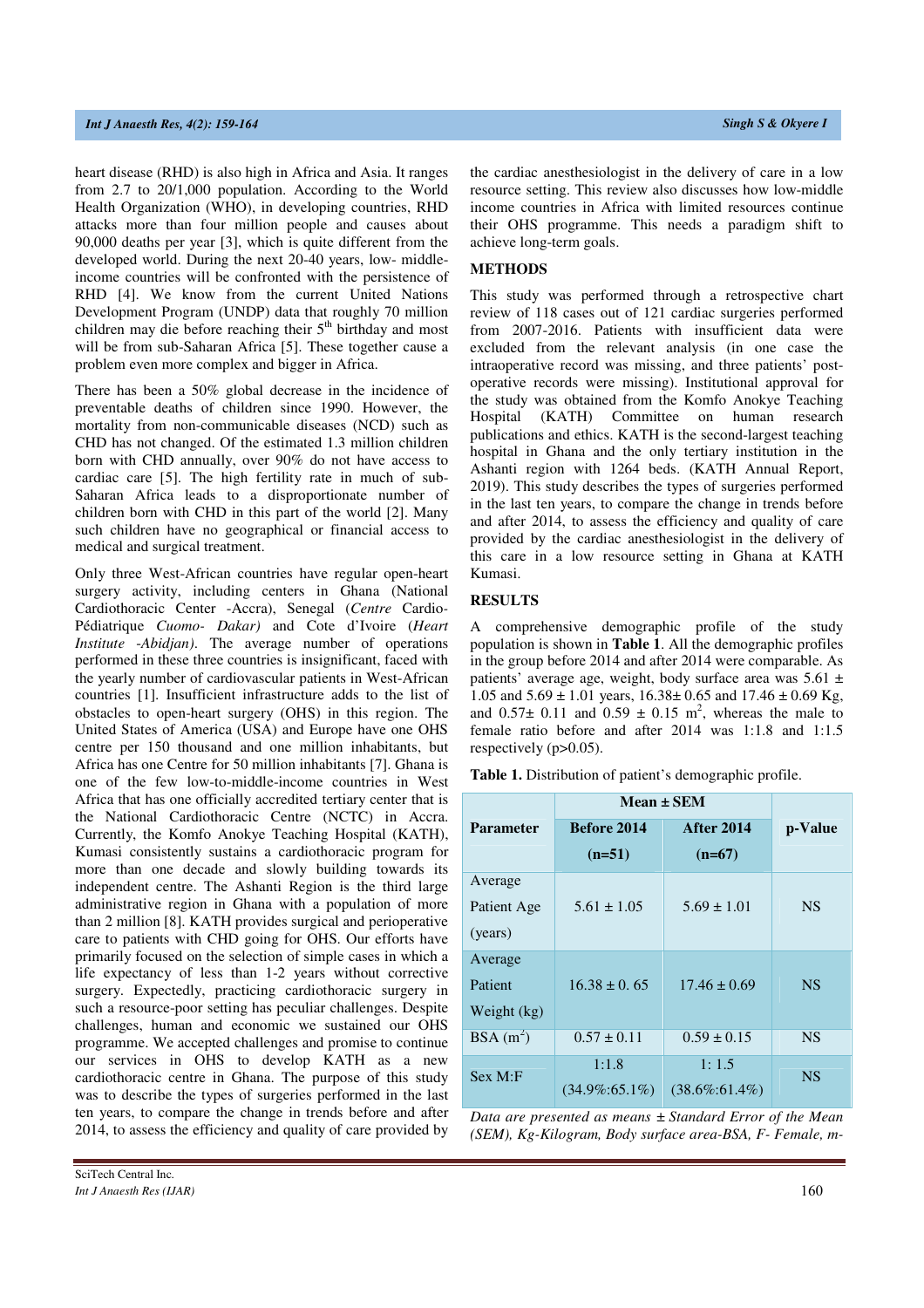## *Int J Anaesth Res, 4(2): 159-164 Singh S & Okyere I*

The types of surgeries that have been performed from 2007 till 2016 at Komfo Anokye Teaching Hospital including ventricular septal defect (VSD) closure, atrial septal defect (ASD) closure, patent ductus arteriosus (PDA) ligation, Double outlet right ventricle (DORV) repair and others as shown in **Table 2 and Figure 1**.

**Table 2.** Type of surgeries.

|                                                             | <b>Total Number</b> |
|-------------------------------------------------------------|---------------------|
| <b>Type of Surgery</b>                                      | <b>Performed</b>    |
|                                                             | $(n=118)$           |
| $VSD + Sub PS$ resection + infundibular patch (non-         | 28                  |
| transannular)                                               |                     |
| PDA ligation                                                | 28                  |
| <b>VSD</b>                                                  | 15                  |
| $VSD + sub-PS$ resection + transannular patch               | 12                  |
| $VSD + sub-aortic$ membrane resection                       | $\overline{4}$      |
| Tetralogy of Fallot + BT Shunt                              | 3                   |
| ASD closure                                                 | 3                   |
| $VSD + PFO$                                                 | $\overline{2}$      |
| $VSD + Sub$ pulmonic stenosis resection $+$ pulmonary valve | $\overline{2}$      |
| replacement                                                 |                     |
| ASD closure + PDA ligation                                  | $\overline{2}$      |
| ASD + pulmonary valvulotomy                                 | $\overline{2}$      |
| VSD + DORV repair                                           | $\overline{2}$      |
| DORV repair                                                 | 1                   |
| $VSD + PDA$                                                 | $\mathbf{1}$        |
| $VSD + ASD$                                                 | 1                   |
| $VSD + ASD + Sub PS$ resection + infundibular patch (non    | $\mathbf{1}$        |
| transannular)                                               |                     |
| $VSD + ASD + mitral value annuloplasty + cleft mitral$      | $\overline{1}$      |
| valve repair                                                |                     |
| $VSD + PFO + PDA$                                           | $\mathbf{1}$        |
| $VSD + Sub-aortic membrane resection + Mitral$              | $\overline{1}$      |
| Valvuloplasty                                               |                     |
| VSD + Pulmonary valve commissurotomy                        | $\mathbf{1}$        |
| VSD + Aortic Valve Reconstruction                           | $\overline{1}$      |
| Subaortic membrane takedown                                 | $\mathbf{1}$        |
| Pulmonary Valve commissurotomy + PFO Closure                | 1                   |
| AP window resection                                         | $\mathbf{1}$        |
| Posterior Mitral Valve annuloplasty (Cosgrove band +        | $\overline{1}$      |
| closure of mitral valve cleft)                              |                     |
| Repair of partial anomalous pulmonary venous return +       | $\mathbf{1}$        |
| ASD repair                                                  |                     |
| Sub Pulmonic stenosis resection + transannular patch        | $\overline{1}$      |

*ASD: Atrial Septal Defect; DORV: Double Outlet Right Ventricle; PDA: Patent Ductus Arteriosus; PFO: Patent Foramen Ovale, PS*: *Pulmonary Stenosis; VSD: Ventricular* 

| Septal Defect |
|---------------|
|               |



Figure 1. Percentage of cardiac Surgeries performed during the last ten years at KATH.

Only three mortalities occurred in the last ten years, which shows a total mortality rate of 2.5%. All mortalities occurred before 2014, first was the result of cerebral malaria, and the rest two were associated with ventilator failure **(Figure 2)**.



Figure 2. Post-cardiac surgery mortality rate in the last ten years at KATH.

Aristotle's comprehensive complexity (ACC) level and NYHA / Ross pre-operative functional class are shown in **Table 3**. The complexity level of cardiac operations performed in ten years had a mean of 7.1 whereas ACC means before 2014 and after 2014 were  $6.9 \pm 0.35$  and  $7.3\pm$ 0.32 respectively (p>0.05). They all belong to ACC level 2 as it represents 6.0 - 7.9 as shown in **Table 3**.

| Table 3. Complexity Level. |  |  |  |  |  |
|----------------------------|--|--|--|--|--|
|----------------------------|--|--|--|--|--|

| <b>Classification</b>                      | Before 2014<br>$(n=51)$ | <b>After 2014</b><br>$(n=67)$ | p-value   |  |  |
|--------------------------------------------|-------------------------|-------------------------------|-----------|--|--|
| ACC Level (mean<br>$\pm$ SME)              | $6.9 \pm 0.35$          | $7.3 \pm 0.32$                | <b>NS</b> |  |  |
| NYHA / Ross pre-operative functional class |                         |                               |           |  |  |
| T                                          | 44%                     | 37.5%                         | <b>NS</b> |  |  |
| H                                          | 49%                     | 57.5%                         | <b>NS</b> |  |  |
| Ш                                          | 7%                      | 5%                            | <b>NS</b> |  |  |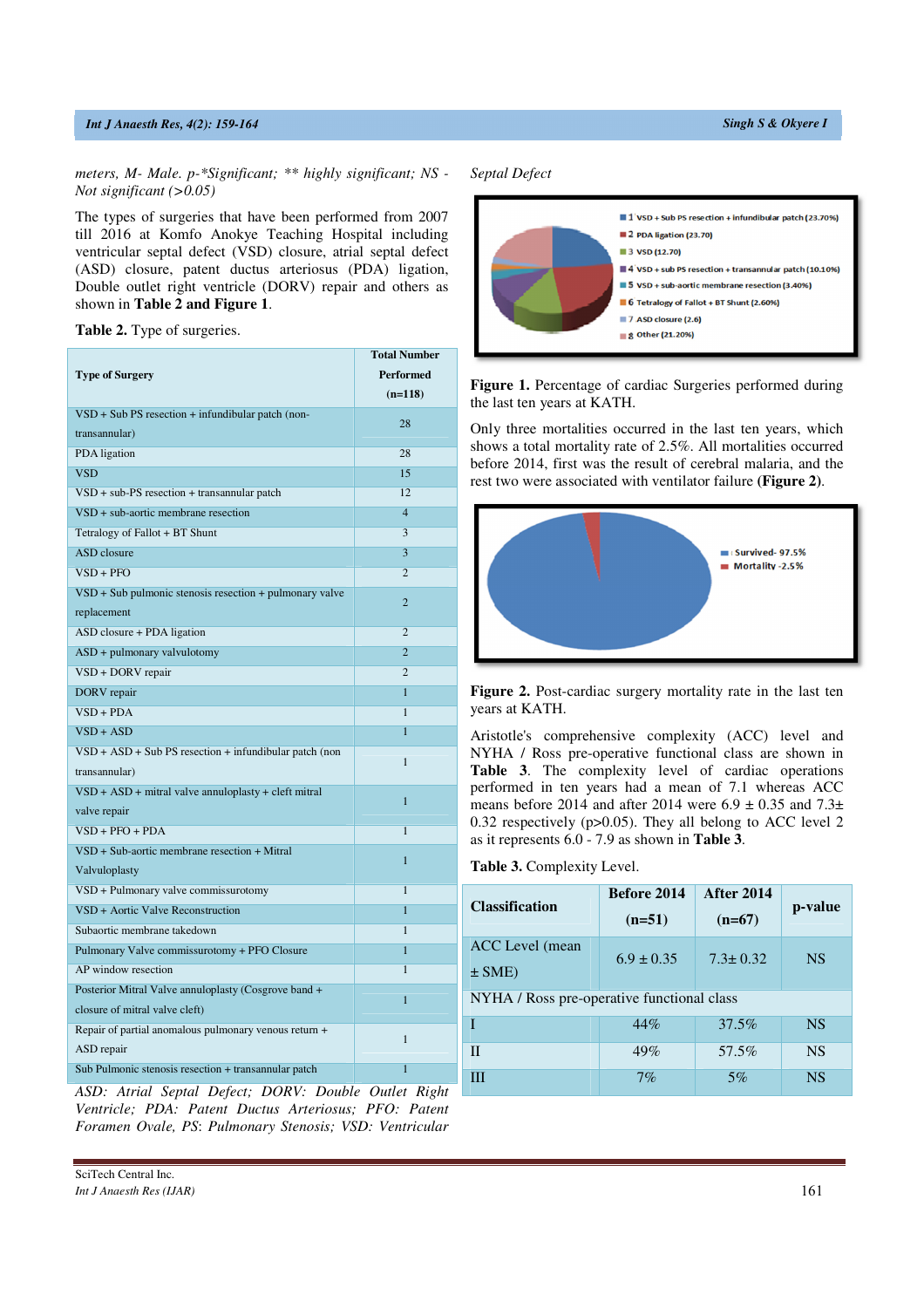*Aristotle comprehensive Complexity - ACC, New York Heart Association –NYHA, P-\*Significant; \*\* highly significant; NS -Not significant (>0.05)* 

The postoperative percentage of patients extubated in the operating room was 7.2% and 39.2% before 2014 and after 2014 which statistically significantly improved after 2014  $(P<0.05)$ .

The number and duration of inotropes administered before 2014 and after 2014 groups are shown in **Table 4**. Adrenaline was the most commonly used in 84% and 79%, and milrinone the least commonly used inotrope 6% and 4% in before 2014 and after 2014 groups respectively. The number of hours adrenaline and dopamine required were significantly lesser after 2014 group ( $p < 0.05$ ) as shown in **Table 4**.

The duration of postoperative mechanical ventilator support in hours, average ICU Length of Stay (LOS) in days, and average hospital LOS in days were (82.35±11.71 and 23.49±7.93), (3.15±2.37 and 1.37±2.85), and (6.86±3.50 and 4.21±3.67) before 2014 and after 2014 respectively. Postoperative chest tube drainage in the first 48 hr was significantly less after 2014 (95  $\pm$  20.3ml) as compared with before 2014 (133 ± 28.4 ml) as shown in **Table 5** (P<0.05).

**Table 4.** Comparison of inotropic drugs infused.

| <b>Variable</b>        | <b>Before 2014</b><br>$(n=51)$ | <b>After 2014</b><br>$(n=67)$ | p-value   |
|------------------------|--------------------------------|-------------------------------|-----------|
| Adrenaline             | $56.7 \pm 10.4$ h<br>(84%)     | $22.6 \pm 5.7$ h<br>(79%)     | $**$      |
| Milrinone              | $32.5 \pm 5.3 h$<br>(6%)       | $36.8 \pm 6.4 h$<br>(4%)      | <b>NS</b> |
| Dopamine               | $13.2\pm 6.5$ h<br>$(20\%)$    | $6.5\pm3.1$ h<br>(13%)        | $\star$   |
| No or<br>1Inotrope     | $43.7\%$                       | 81.9%                         | $**$      |
| 2 or more<br>inotropes | 66.3%                          | 18.1%                         | $**$      |

*Data are presented as means ± standard deviation (SD), and percentage, h= Hours; P-\*Significant; \*\* highly significant; NS-Not significant (>0.05)* 

## **DISCUSSION**

Anesthesia is a specialty with a severe deficit in many developing countries of Africa and anesthetic services are often underdeveloped [9]. Similarly, it is a well-known fact that the number of the trained pediatric cardiac anesthesiologist in developing countries is very few [10]. Anesthesia is a technology-based specialty and relay on

SciTech Central Inc*. Int J Anaesth Res (IJAR)*  $162$ 

|                | <b>Table 5.</b> Comparison of mechanical ventilation and Length |  |  |  |
|----------------|-----------------------------------------------------------------|--|--|--|
| of Stay (LOS). |                                                                 |  |  |  |

| <b>Clinical Variables</b>                                                                    | Before 2014       | <b>After 2014</b> | P-value   |
|----------------------------------------------------------------------------------------------|-------------------|-------------------|-----------|
| % of Patients<br>extubated in OR                                                             | 7.2%              | 39.7%             | $***$     |
| <b>Average Duration</b><br>of Post-Operative<br>mechanical<br>ventilator support<br>in $(h)$ | $82.35 \pm 11.71$ | $23.49 \pm 7.93$  | $**$      |
| Average ICU LOS<br>in days                                                                   | $3.15 \pm 2.37$   | $1.37 + 2.85$     | $***$     |
| Postoperative chest<br>tube drainage (ml)<br>in the first 48 h                               | $133 \pm 28.4$    | $95 \pm 20.3$     | $**$      |
| $%$ of Re-<br>exploration                                                                    | 11.6%             | 2.7%              | $**$      |
| Average Hospital<br>LOS in days                                                              | $6.86 \pm 3.50$   | $4.21 \pm 3.67$   | $\ast$    |
| Patients developed<br>central line<br>infection                                              |                   | 1                 | <b>NS</b> |

*Data are presented as means ± standard deviation (SD), and percentages. Operating room-OR, hours-h, Intensive Care Unit-ICU, Length of Stay-LOS, P-\*Significant; \*\* highly significant; NS -Not significant (>0.05)* 

We lost two patients due to ventilator failure and one due to cerebral malaria before 2014 study group. The main focus of our anesthetic team is to reduce total perioperative and anesthetic related mortality with the help of evidence-based best practices.

The appropriate selection of cases including patients with simple cardiac defects is one of the most important contributing factors for decreasing morbidity and mortality rate in pediatric cardiac surgery patients in developing pediatric cardiac surgery centers [13]. We selected simple cases as visible from Aristotle comprehensive complexity (ACC) level we had a mean of 7.1 for our cases which represent ACC level 2.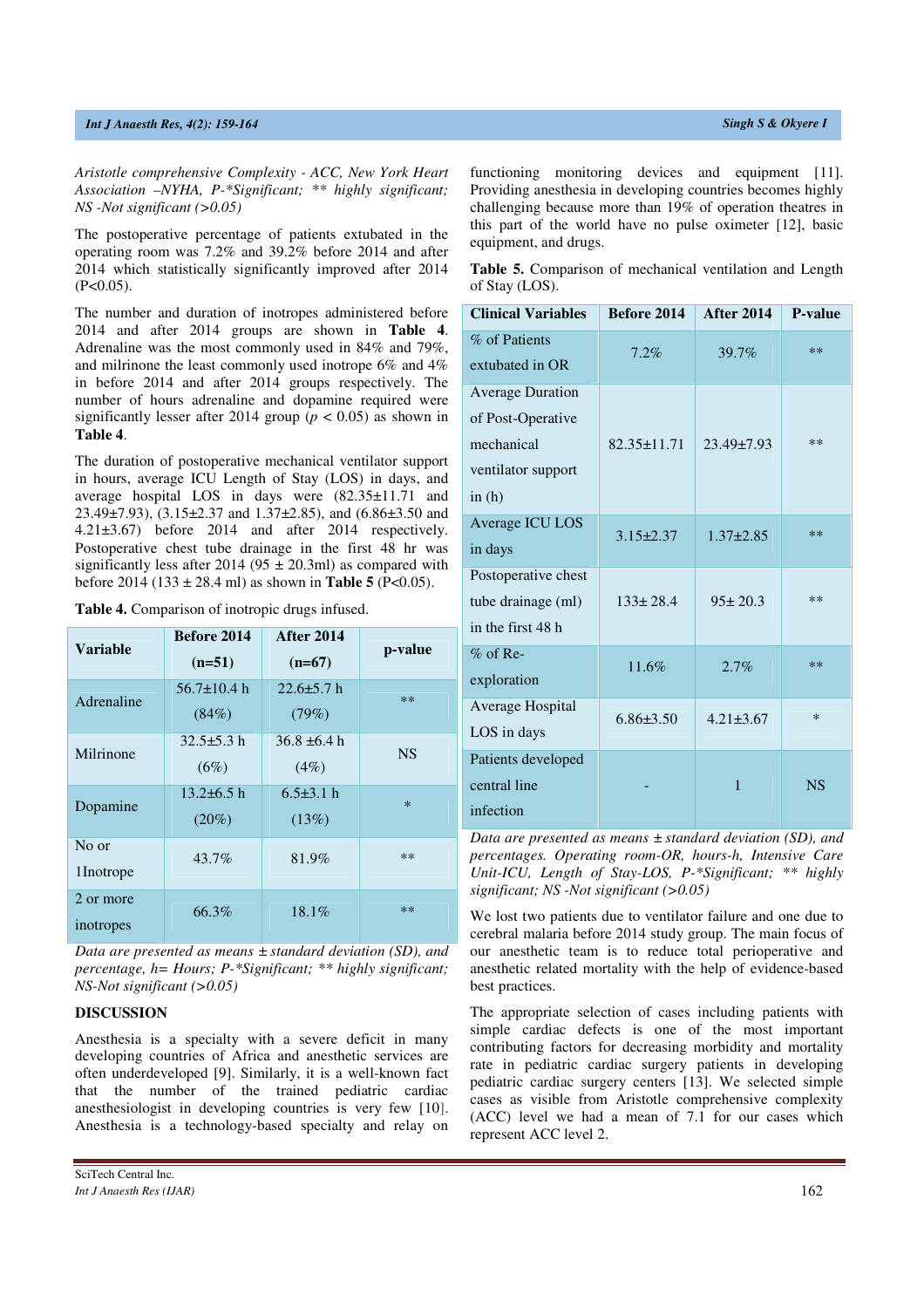As proved in some studies that fast track surgery and early extubation reduced mortality [13]. Before 2014 on table extubation rate was 7% as compared to after 2014 which was 39%. In our study due to ventilator failure, there was 3.9% mortality before 2014. Simplification of the care and early extubation reduced mortality and complications after 2014.

During pediatric cardiac surgery, a large increase in blood glucose has been reported when exogenous glucose was added intraoperatively. However, when glucose was excluded, hypoglycemia occurred [14]. One of our cases had hypoglycemia due to tight glycemic control before 2014. There is simply not enough evidence to suggest that tight glycemic control would be of benefit in this pediatric patient population because the risks of hypoglycemia are felt to be too great [14]. CPB significantly affects glucose homoeostasis in children, hence it seems prudent to administer a small amount of dextrose in the pre-bypass period to avoid hypoglycemia but the rate and dose of insulin we adjusted with glycemic levels without tight glycemic control due to simplification of the care protocol after 2014.

In cardiac surgery postoperative bleeding is associated with an increased incidence of surgical re-exploration to identify the source of bleeding. Increased use of blood causes significant morbidities such as renal failure, sepsis, arrhythmias, a prolonged requirement for mechanical ventilatory support, longer hospital stay, and increased mortality [13].

The main focus of our anesthetic team was to reduce postoperative complications of bleeding and re-exploration. As many studies suggested the use of tranexamic acid (TXA) safe in pediatric cardiac surgery, TXA effectively reduces postoperative blood loss as well as re-exploration [15,16]. As an evidence-based best practice, we use TXA as a bolus of 20 mg/kg after anesthetic induction and 20 mg/kg after protamine during major surgeries [15]. Postoperative chest tube drainage in the first 48 h decreased from 133±28.4 to 95± 20.3 ml and re-exploration rate from 11.6% to 2.7% in before 2014 and after 2014 groups, respectively. It was reduced significantly with TXA use in the group after 2014 which reduce post-operative complications of bleeding and re-exploration.

The low cardiac output syndrome is a common complication in cardiac surgery patients [17] and inotropic support is frequently initiated to improve post bypass ventricular function. Inotropes may improve hemodynamics, but there is a potential risk for increased myocardial oxygen and energy consumption [17,18]. It has been suggested that an increase in contractility of the hibernating but viable myocardium by low doses of inotropes can lead to a perfusion contraction mismatch with activation of anaerobe glycolysis and eventually myocardial necrosis [19-21]. Thus, the use of inotropes has been associated with adverse clinical outcomes as shown in a few studies. In a study by Fellahi [22] use of dobutamine was associated with increased postoperative morbidity. This has resulted in an ongoing debate on the value or harm associated with the use of inotropes in cardiac surgery [22,23]. The number and duration of inotropes administered before 2014 and after 2014 in our study showed a significant reduction in their use as well as reduced mortality and morbidity of patients. Inotrope management is highly dependent on the patient requirement.

#### **CONCLUSION**

The types of surgeries that have been performed from 2007 till 2016 at Komfo Anokye Teaching Hospital including Blalock-Taussig (BT) shunt, ventricular septal defect (VSD) closure, atrial septal defect (ASD) closure, patent ductus arteriosus (PDA) ligation, *Double outlet right ventricle (*DORV) repair provided good palliation for advanced congenital heart diseases in this environment at KATH. Efforts by the cardiac anesthesia team to diligently avoid anesthetic complications by appropriate selection of cases, minimize post-operative bleeding, and re-exploration through aggressive use of tranexamic acid, on-table extubation, and per-patient basis use of inotropic drugs with caution. All these contributed successes for our group's experience to serve as a model for others that wish to develop a programme aimed at providing surgical care for patients with congenital heart disease in low- middle- income countries. There is a need for a paradigm shift to achieve the long-term sustainability of OHS in Africa.

#### **COMPETING INTERESTS**

The authors declare that they have no competing interests.

#### **REFERENCES**

- 1. Reller MD, Strickland MJ, Colarusso TR, Mahle WT, Correa A (2008) Prevalence of congenital heart defects in Atlanta, 1998-2005. J Pediatr 153: 807-813.
- 2. Edwin F, Tettey M, Aniteye E, Tamatey M, Sereboe L, et al. (2011) The development of cardiac surgery in West Africa-the case of Ghana. Pan Afr Med J 9: 15.
- 3. Angate KHY (2016) Open heart surgery in sub-Saharan Africa: Challenges and promise. Cardiovasc Diagn Ther 6: 1-4.
- 4. Howson CP, Reddy KS, Ryan TJ, Bale JR (1998) Control of cardiovascular diseases in developing countries. research, development, and institutional strengthening. Washington, DC: Institute of Medicine, National Academy Press. Available online at: https://www.nap.edu/catalog/6218/control-ofcardiovascular-diseases-in-developing-countriesresearch-development-and
- 5. United Nations Development Program (UNDP) (2020) Accessed on August 10, 2020. Available online at: https://www.undp.org/content/undp/en/home/sustainable -development-goals/goal-3-good-health-and-wellbeing/targets/